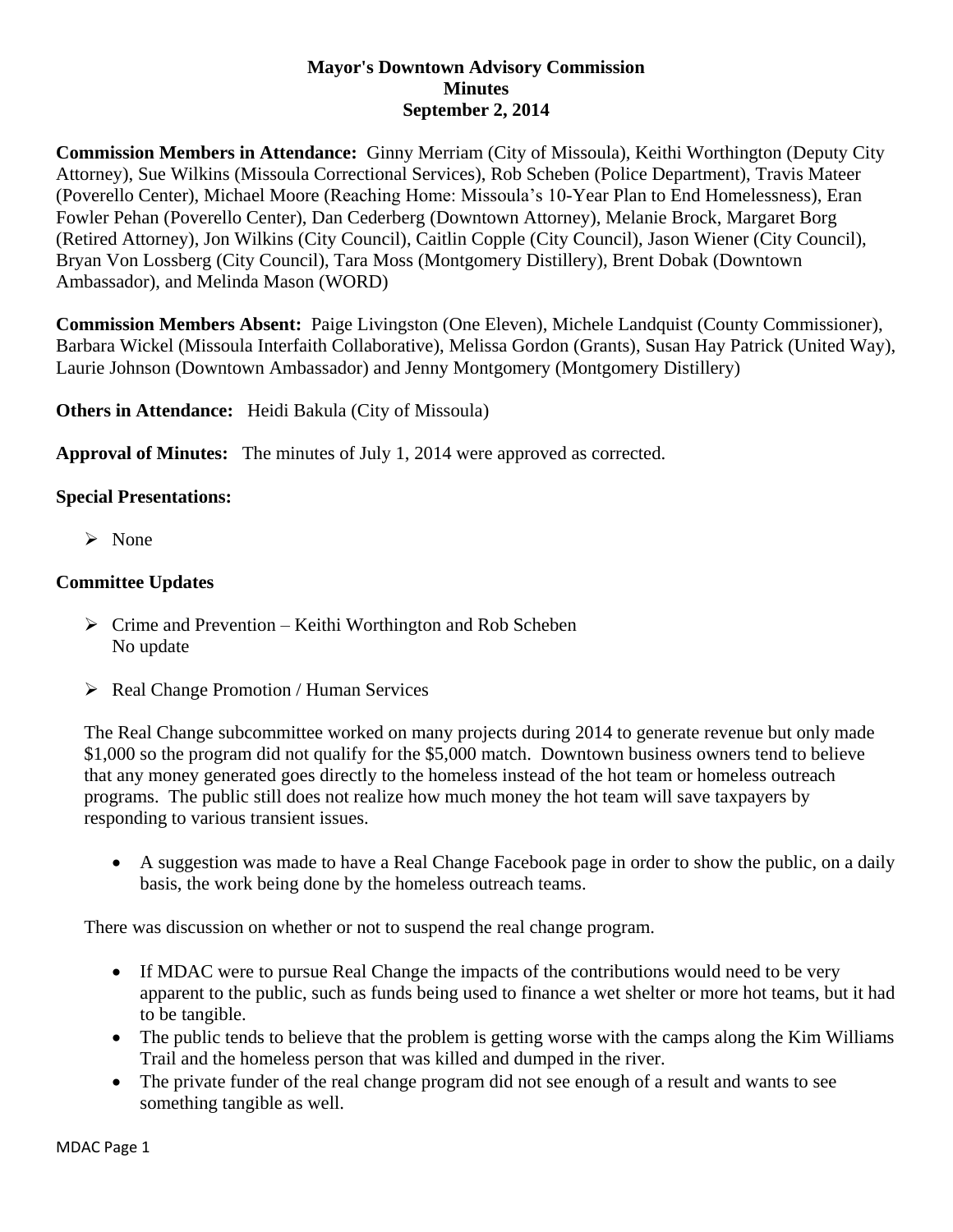- Another problem is that the educational aspect of the hot team is not something that can be measured easily and seen by the public.
- A suggestion was made to try to look at fundraising differently. What if credit cards could be used to donate with online?
- Some committee members were reluctant to sunset the program and end any fundraising, advertising, or educational opportunities.
- The most important idea to convey will always be "don't give to panhandlers" but "support the outreach programs." Unfortunately some take this as a mixed message.
- MDAC needs a group from the university to sponsor the committee so educational opportunities could happen at orientation or on a much more regular basis with college kids.
- It was suggested that any press related spots be both positive and negative since negative may convey a more forceful message.

Michael Moore has been meeting with the mayor and Jean Curtis about the Wet Housing/Housing First program.

- It will take 1 2 years to get the program up and running.
- Problems include finding a location, bringing all the partners together (Turning Point, Western Montana Mental Health Center, Partnership Health Center, etc.).
- At what point should MDAC get involved with this process?
- Wet housing will not solve all problems but it will help those who want to be helped especially by getting those off the street who constantly need emergency services.
- The concept of wet housing will have to be sold to the public and stakeholders as far as financing, location, and buy-in.
- The idea of wet housing should be carried by the community and no one entity or entities.
- Dan Cederberg stated that the BID rate payers will not support wet housing. Many would encourage jail over wet housing to make more impact. Travis Mateer offered to come and have a discussion with the rate payers about all the aspects related to this topic.
- Wet housing will not solve 100% of the problem. A place to detox is needed and ordinances are needed in order for those who break the law to serve jail time and work off fines.
- Ordinances there is no political will for city council to push more stringent ordinances on aggressive panhandling or pedestrian interference. Wet housing is an option outside city ordinances.
- A question was raised as to whether or not service from the Western Montana Mental Health Center or St. Pat's Hospital could be purchased right now. Could the city write a check? Maybe one person per month could be served this way.
- Sharehouse has provided service in the past but it is very expensive and HUD funding was used previously.
- Collaboration would be the best approach. Maybe CIT funding with the state could be increased. This funding could be used to hire a social worker at the jail.
- Any type of detox housing would have to be medically staffed so patients are monitored closely. Hospitals don't want to do it because of expense.
- Winter 2014 will be challenging since the Poverello Center will no longer accept intoxicated people even if temperatures are below freezing.

What is MDAC capable of taking on and what can be done this fall?

- Student outreach education on panhandling Travis Mateer
- Look into a program in stores to round up to generate funds for Real Change Melanie Brock